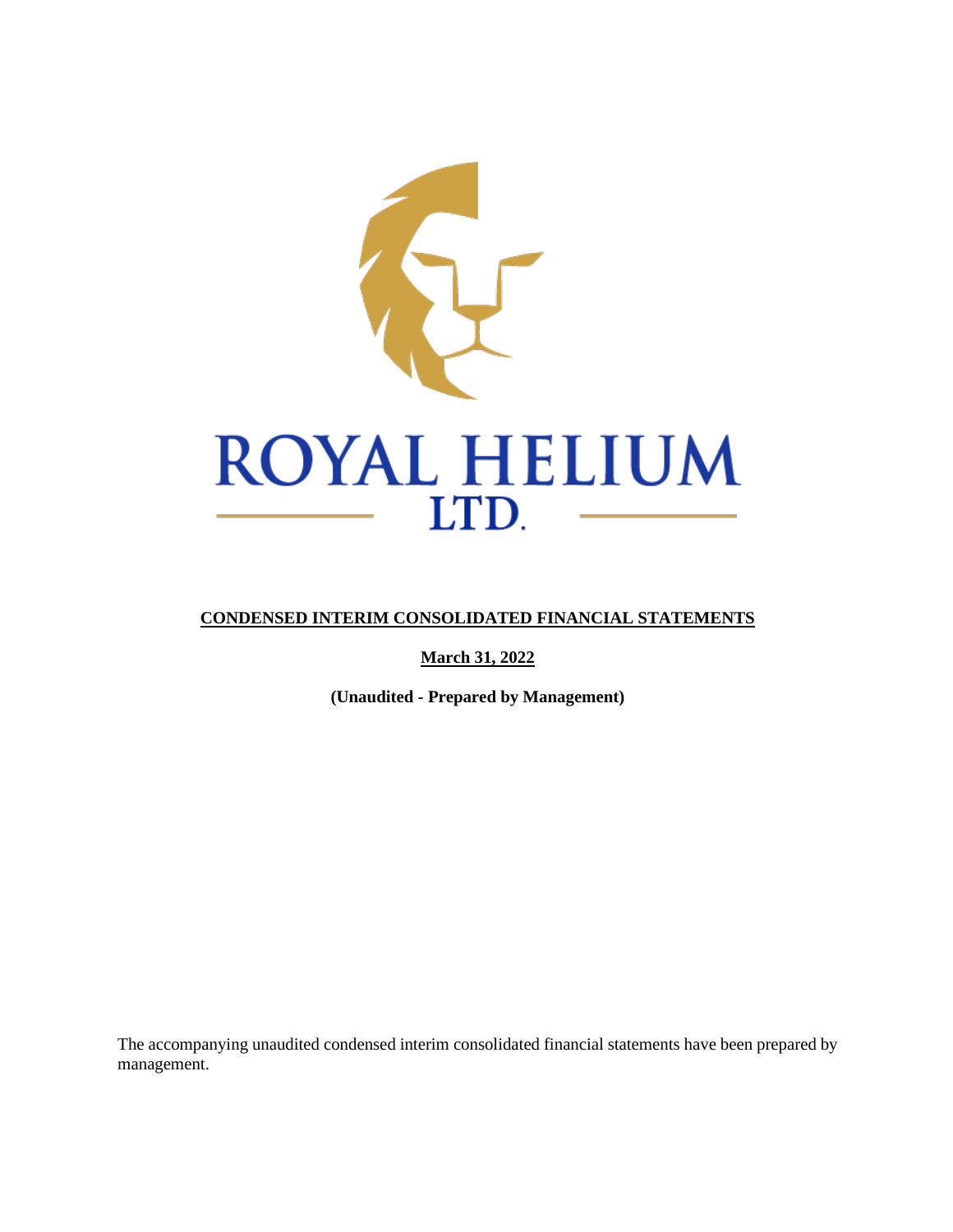|                                                                                                                           | March 31<br>2022          | December 31<br>2021 |
|---------------------------------------------------------------------------------------------------------------------------|---------------------------|---------------------|
| <b>ASSETS</b>                                                                                                             |                           |                     |
| <b>Current</b>                                                                                                            |                           |                     |
| Cash and cash equivalents (note 5)                                                                                        | $\mathbb{S}$<br>3,856,658 | \$<br>10,413,553    |
| Accounts receivable                                                                                                       | 164,120                   | 318,597             |
| Environmental deposit                                                                                                     | 67,700                    |                     |
| Prepaid                                                                                                                   | 1,064,406                 | 286,624             |
| Total current assets                                                                                                      | 5,152,884                 | 11,018,774          |
| Non-current                                                                                                               |                           |                     |
| Exploration and evaluation assets (note 6)                                                                                | 20,091,069                | 18,412,963          |
| <b>Total assets</b>                                                                                                       | \$<br>25, 243, 953        | \$<br>29,431,737    |
| <b>LIABILITES AND SHAREHOLDERS' EQUITY</b><br><b>Current</b><br>Accounts payable and accrued liabilities (notes 7 and 16) | \$<br>658,961             | \$<br>4,611,914     |
| Non-current                                                                                                               |                           |                     |
| Decommissioning liability (Note 8)                                                                                        | 205,251                   | 203,333             |
| <b>Total liabilities</b>                                                                                                  | \$<br>864,212             | \$<br>4,815,247     |
|                                                                                                                           |                           |                     |
| <b>Shareholders' Equity</b><br>Share capital (note 9)                                                                     | \$<br>47,467,654          | \$<br>47,415,565    |
| Contributed surplus                                                                                                       | 7,944,625                 | 7,970,545           |
| Deficit                                                                                                                   | (31,032,538)              | (30,769,620)        |
| Total shareholders' equity                                                                                                | 24,379,741                | 24,616,490          |
| Total liabilities and shareholders' equity                                                                                | \$<br>25,243,953          | \$<br>29,431,737    |
| Contingencies and Commitments (Notes 6 and 15)                                                                            |                           |                     |

**Contingencies and Commitments** (Notes 6 and 15) **Subsequent Events** (Note 19)

**Approved by the Board of Directors on May 13, 2022**

" *Andrew Davidson*" *"Tom MacNeill"* Andrew Davidson, President and Director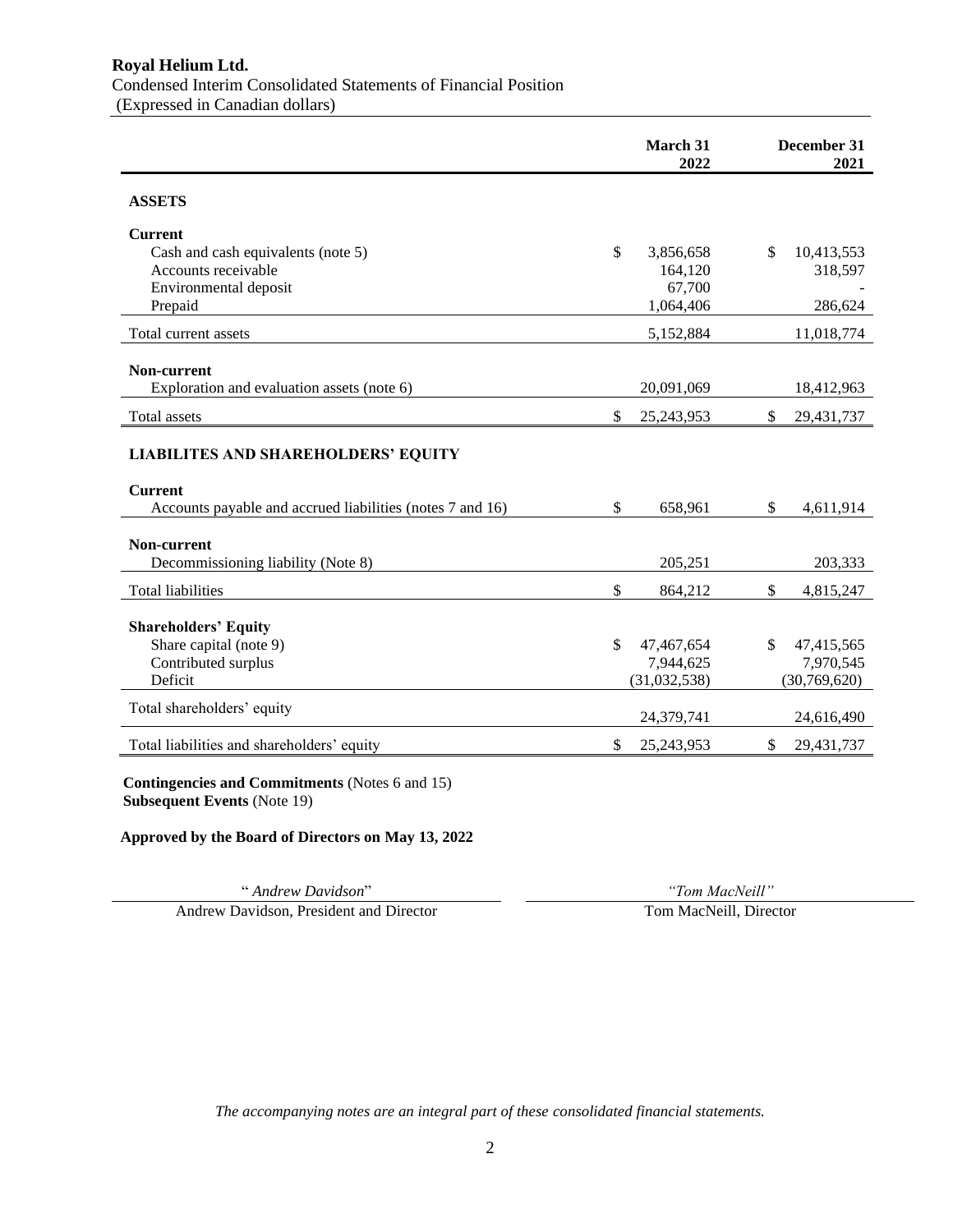| For the three months ended March 31,                                           |   | 2022        |   | 2021        |
|--------------------------------------------------------------------------------|---|-------------|---|-------------|
| <b>Expenses</b><br>General and administrative (notes 13 and 16)                | S | 262,918     | S | 2,403,466   |
|                                                                                |   |             |   |             |
| Net loss and comprehensive loss for the period                                 | S | (262,918)   |   | (2,403,466) |
|                                                                                |   |             |   |             |
| Basic and diluted loss per share (note 12)                                     |   | (0.00)      |   | (0.03)      |
|                                                                                |   |             |   |             |
| Weighted average number of shares outstanding – basic<br>and diluted (Note 12) |   | 142,670,265 |   | 96,023,490  |
|                                                                                |   |             |   |             |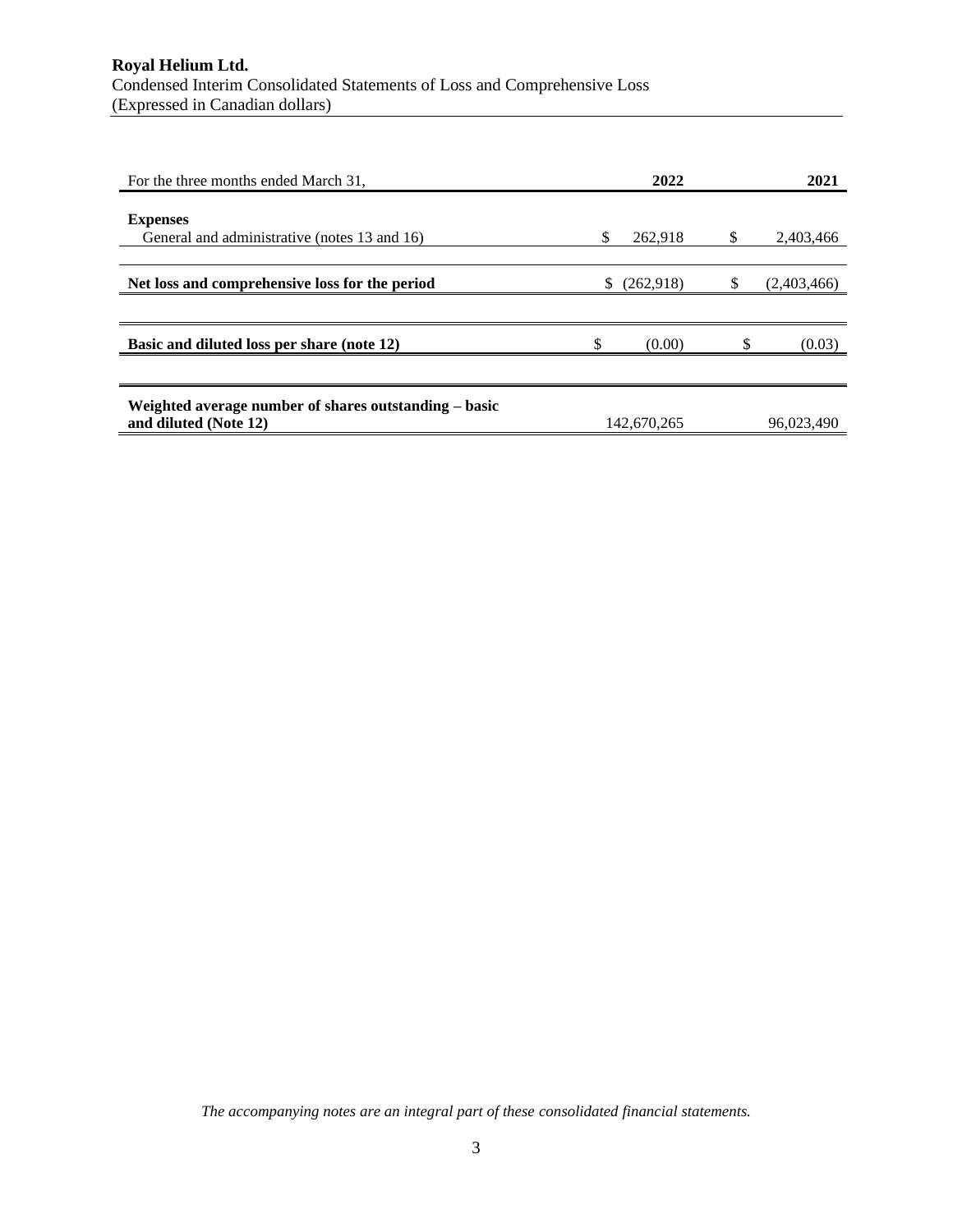| For the three months ended March 31,                               | 2022            | 2021              |
|--------------------------------------------------------------------|-----------------|-------------------|
| <b>CASH FLOWS FROM OPERATING ACTIVITIES</b><br>Loss for the period | \$<br>(262,918) | \$<br>(2,403,466) |
| Items not affecting cash:                                          |                 |                   |
| Share-based payments (Note 13)                                     |                 | 2,078,400         |
| Accretion                                                          | 1,918           |                   |
| Changes in non-cash working capital (Note 18)                      | (499, 179)      | (485, 529)        |
| Net cash used in operating activities                              | (760, 179)      | (810, 595)        |
| <b>CASH FLOWS FROM FINANCING ACTIVITIES</b>                        |                 |                   |
| Proceeds - warrant exercise                                        |                 | 736,750           |
| Proceeds - stock option exercise (Note 9)                          | 27,600          | 88,000            |
| Share issuance costs (Note 9)                                      | (1,431)         | (8,191)           |
| Net cash provided by financing activities                          | 26,169          | 816,559           |
| <b>CASH FLOWS FROM INVESTING ACTIVITIES</b>                        |                 |                   |
| Additions to exploration and evaluation assets                     | (1,678,106)     | (5,566,292)       |
| Environmental deposit                                              | (67,700)        |                   |
| Changes in non-cash working capital (Note 18)                      | (4,077,079)     | 2,286,036         |
| Net cash used in investing activities                              | (5,822,885)     | (3,280,256)       |
| Change in cash                                                     | (6, 556, 895)   | (3,274,292)       |
| Cash, beginning of period                                          | 10,413,553      | 5,856,878         |
| Cash, end of period                                                | \$<br>3,856,658 | \$<br>2,582,586   |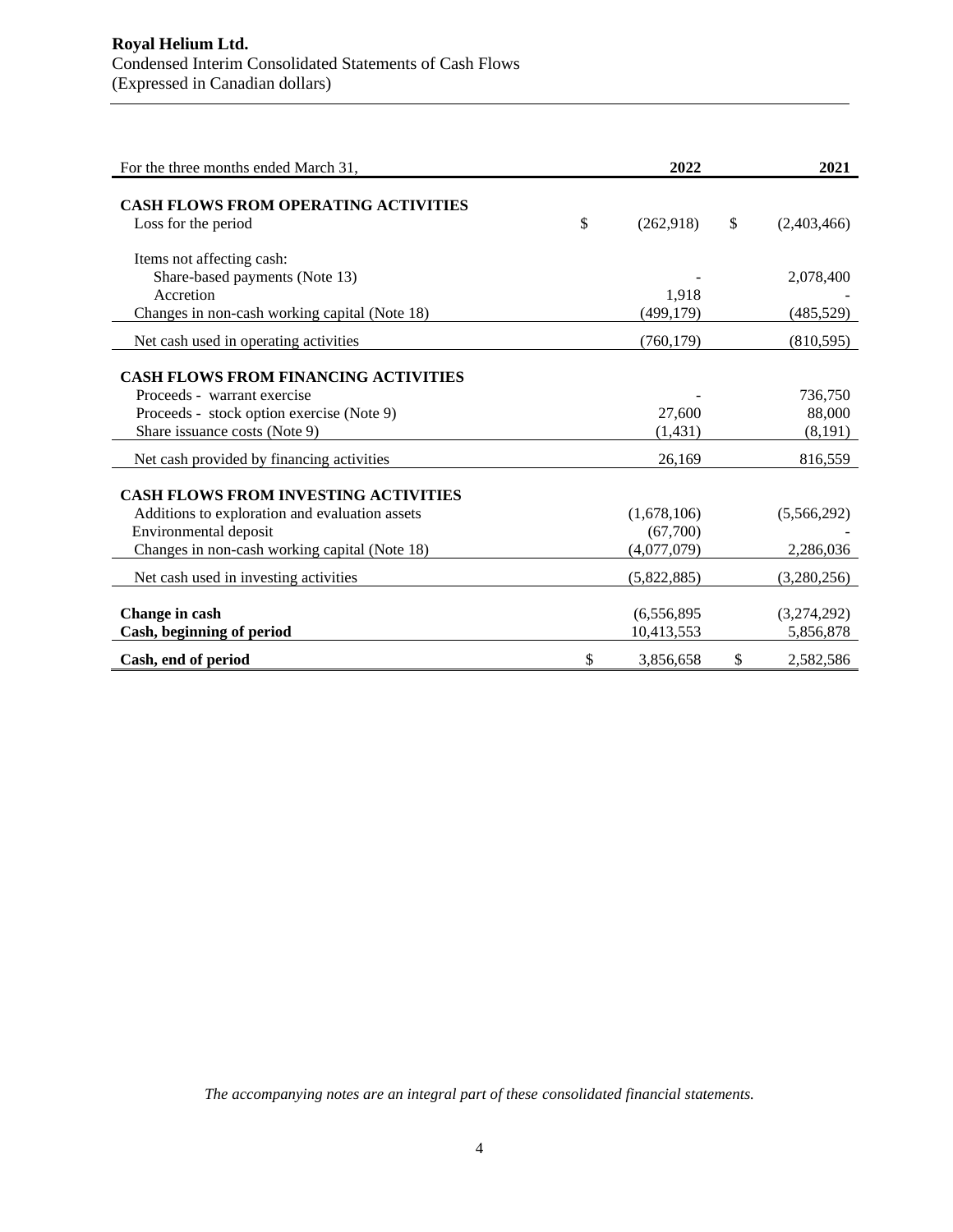|                                                   | <b>Share</b><br>Capital | <b>Contributed</b><br><b>Surplus</b> | <b>Deficit</b>       |    | <b>Total</b><br>Shareholders'<br><b>Equity</b> |
|---------------------------------------------------|-------------------------|--------------------------------------|----------------------|----|------------------------------------------------|
| Balance as at December 31, 2020                   | \$<br>30,484,589        | \$<br>3,280,796                      | \$<br>(25, 643, 349) | \$ | 8,122,036                                      |
| Share issuance – warrant exercise (Note 9)        | 736,750                 |                                      |                      |    | 736,750                                        |
| Share issuance $-$ stock option exercise (Note 9) | 174,600                 | (86,600)                             |                      |    | 88,000                                         |
| Share issuance costs (Note 9)                     | (8,191)                 |                                      |                      |    | (8,191)                                        |
| Share based compensation                          |                         | 2,078,400                            |                      |    | 2,078,400                                      |
| Net loss for the period                           |                         |                                      | (2,403,466)          |    | (2,403,466)                                    |
| Balance as at March 31, 2021                      | \$<br>31,387,748        | \$<br>5,272,596                      | \$<br>(28, 046, 815) |    | 8,613,529                                      |
|                                                   |                         |                                      |                      |    |                                                |
| <b>Balance as at December 31, 2021</b>            | \$<br>47,415,565        | \$<br>7,970,545                      | \$<br>(30,769,620)   | S  | 24,616,490                                     |
| Share issuance – stock option exercise (Note 9)   | 53,520                  | (25,920)                             |                      |    | 27,600                                         |
| Share issuance costs (Note 9)                     | (1,431)                 |                                      |                      |    | (1,431)                                        |
| Net loss for the period                           |                         |                                      | (262,918)            |    | (262, 918)                                     |
| Balance as at March 31, 2022                      | \$<br>47,467,654        | \$<br>7,944,625                      | (31, 032, 538)       |    | 24,379,741                                     |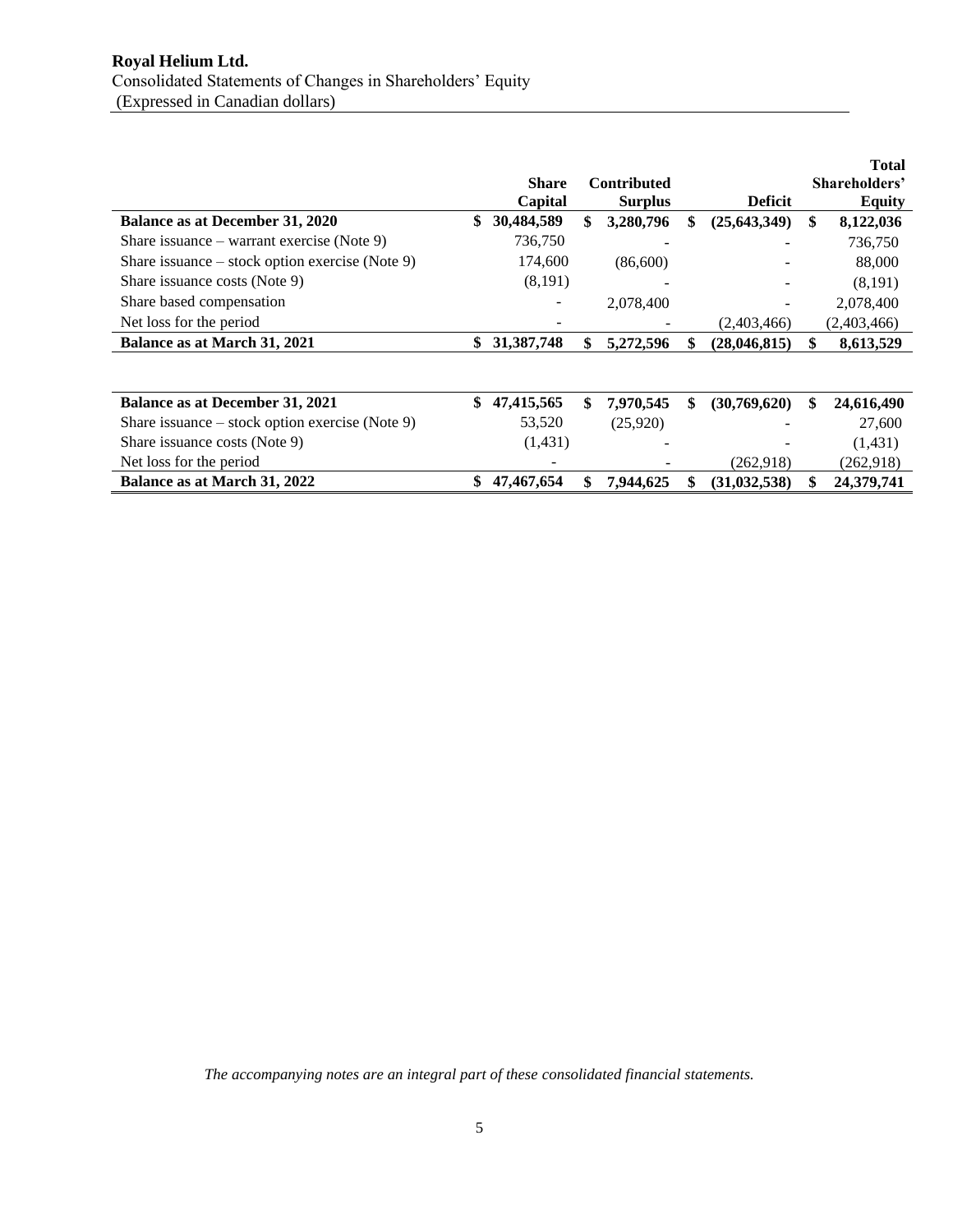# **1. NATURE AND CONTINUANCE OF OPERATIONS**

Royal Helium Ltd. (the "Company" or "RHL") (formerly RHC Capital Corporation) is focused on primary helium production from its helium leases and permits in Saskatchewan, Canada. On February 27, 2017, the Company began trading on the NEX board of the TSX Venture Exchange ("TSX-V") under the trading symbol "RHC.H". On July 25, 2017, the Company resumed trading on the TSX-V under the trading symbol "RHC". The address of its registered office is 224 4<sup>th</sup> Avenue South, Suite 602, Saskatoon, Saskatchewan, S7K 5M5.

The Company was incorporated under the laws of the Province of Ontario on August 15, 2008 and continued into the Province of Saskatchewan on May 1, 2019.

### **2. BASIS OF PREPARATION**

#### **Statement of compliance**

These financial statements have been prepared in conformity with International Accounting Standard ("IAS") 34, Interim Financial Reporting, and do not include all the information required for full annual financial statements in accordance with International Financial Reporting Standards ("IFRS"), as issued by the International Accounting Standards Board ("IASB") and interpretations of the International Financial Reporting Interpretations Committee ("IFRIC"). It is suggested that these financial statements be read in conjunction with the annual audited consolidated financial statements for the year ended December 31, 2021.

The condensed interim consolidated financial statements of the Corporation for the three month periods ended March 31, 2022 were authorized for issuance by the Corporation's board of directors on May 13, 2022.

#### **Basis of preparation**

These condensed interim financial statements have been prepared on a historical cost basis except for certain financial instruments which have been measured at fair value. These financial statements are prepared in Canadian dollars, which is the Corporation's functional currency.

## **3. SIGNIFICANT ACCOUNTING POLICIES**

#### **New and future accounting standards and interpretation**

During the period ended March 31, 2022, the Company adopted a number of new IFRS standards, interpretations, and amendments and improvements of existing standards. This includes amendments to IAS 1 and IAS 37.

These new standards did not have any material impact on the Company's consolidated financial statements.

Certain pronouncements were issued by the IASB or the IFRIC that are mandatory for accounting periods commencing on or after January 1, 2021. Many are not applicable or do not have a significant impact to the Company and have been excluded. The following have not yet been adopted and are being evaluated to determine their impact on the Company.

IAS 1 – Presentation of Financial Statements ("IAS 1") was amended in January 2020 to provide a more general approach to the classification of liabilities under IAS 1 based on the contractual arrangements in place at the reporting date. The amendments clarify that the classification of liabilities as current or noncurrent is based solely on a company's right to defer settlement at the reporting date. The right needs to be unconditional and must have substance. The amendments also clarify that the transfer of a company's own equity instruments is regarded as settlement of a liability, unless it results from the exercise of a conversion option meeting the definition of an equity instrument. The amendments are effective for annual periods beginning on January 1, 2023.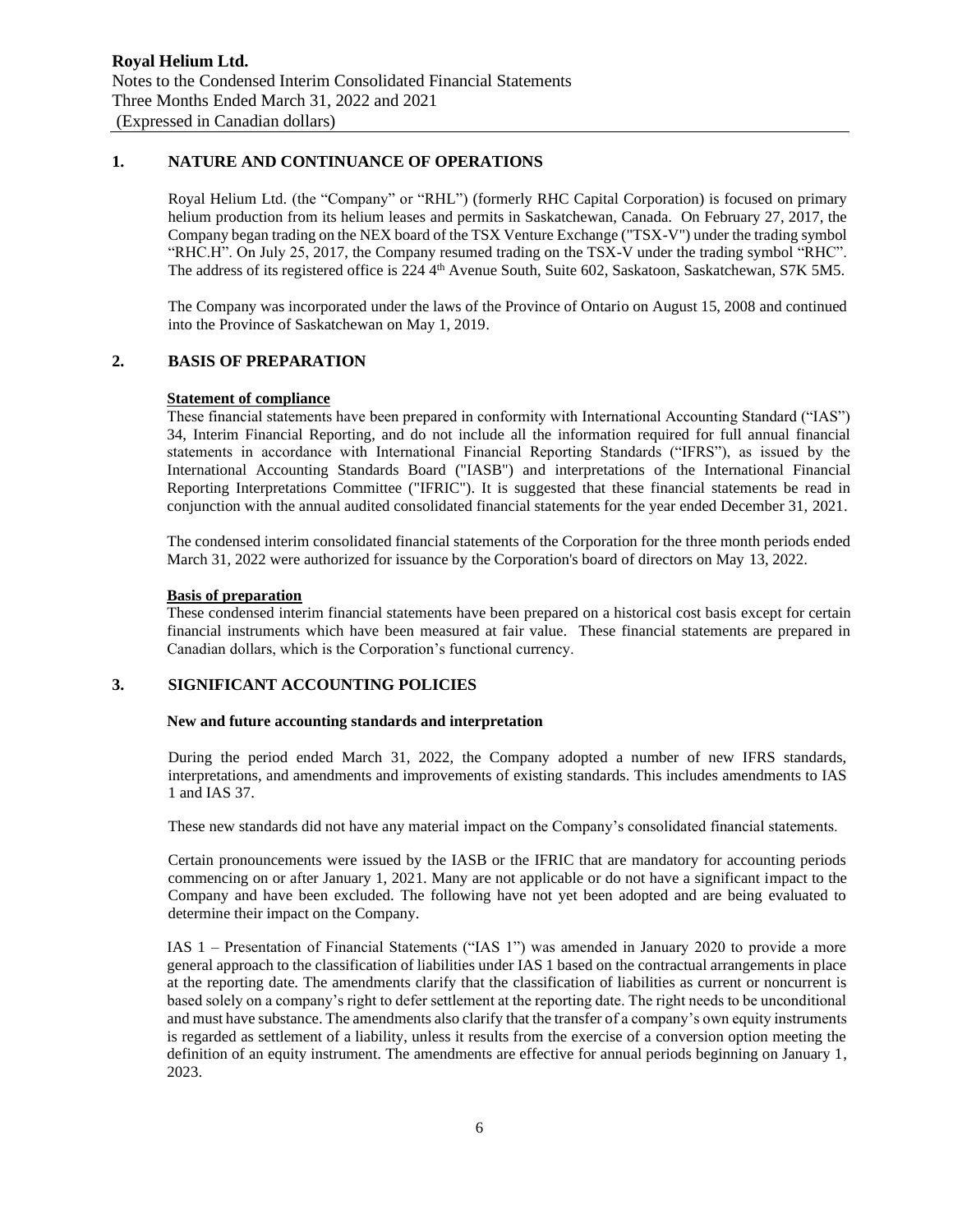## **3. SIGNIFICANT ACCOUNTING POLICIES** (continued)

#### **New and future accounting standards and interpretation** (continued)

IAS 37 – Provisions, Contingent Liabilities, and Contingent Assets ("IAS 37") was amended. The amendments clarify that when assessing if a contract is onerous, the cost of fulfilling the contract includes all costs that relate directly to the contract – i.e. a full-cost approach. Such costs include both the incremental costs of the contract (i.e. costs a company would avoid if it did not have the contract) and an allocation of other direct costs incurred on activities required to fulfill the contract – e.g. contract management and supervision, or depreciation of equipment used in fulfilling the contract. The amendments are effective for annual periods beginning on January 1, 2022.

The Company is currently evaluating the impact of the above standards on its consolidated financial statements other than increased disclosure.

## **4. MANAGEMENT'S CRITICAL ACCOUNTING ESTIMATES AND JUDGMENTS**

The preparation of consolidated financial statements requires management to use judgment in applying its accounting policies and estimates and assumptions about the future. Estimates and other judgments are continuously evaluated and are based on management's experience and other factors, including expectations about future events that are believed to be reasonable under the circumstances. The following discusses the most significant accounting judgments and estimates that the Company has made in the preparation of the consolidated financial statements:

### **Key Estimates**

#### *Decommissioning liabilities*

The Company is required to provide for decommissioning liabilities. The Company must estimate these costs in accordance with existing laws, contracts and other policies. The estimate of future costs involves a number of estimates relating to timing, type of costs and associated contract negotiations, and review of potential methods and technical advancements. Furthermore, due to uncertainties concerning environmental remediation, the ultimate cost of the Company's decommissioning liability could differ from amounts provided. The estimate of the Company's obligation is subject to change due to amendments to applicable laws and regulations and as new information concerning the Company's operations become available.

The Company is not able to determine the impact on its financial position, if any, of environmental laws and regulations that may be enacted in the future.

#### *Taxation*

Tax provisions are based on enacted or substantively enacted laws. Changes in those laws could affect amounts recognized in profit or loss both in the period of change, which would include any impact on cumulative provisions, and in future periods. Deferred tax assets, if any, are recognized only to the extent it is considered probable that those assets will be recoverable. This involves an assessment of when those deferred tax assets are likely to reverse.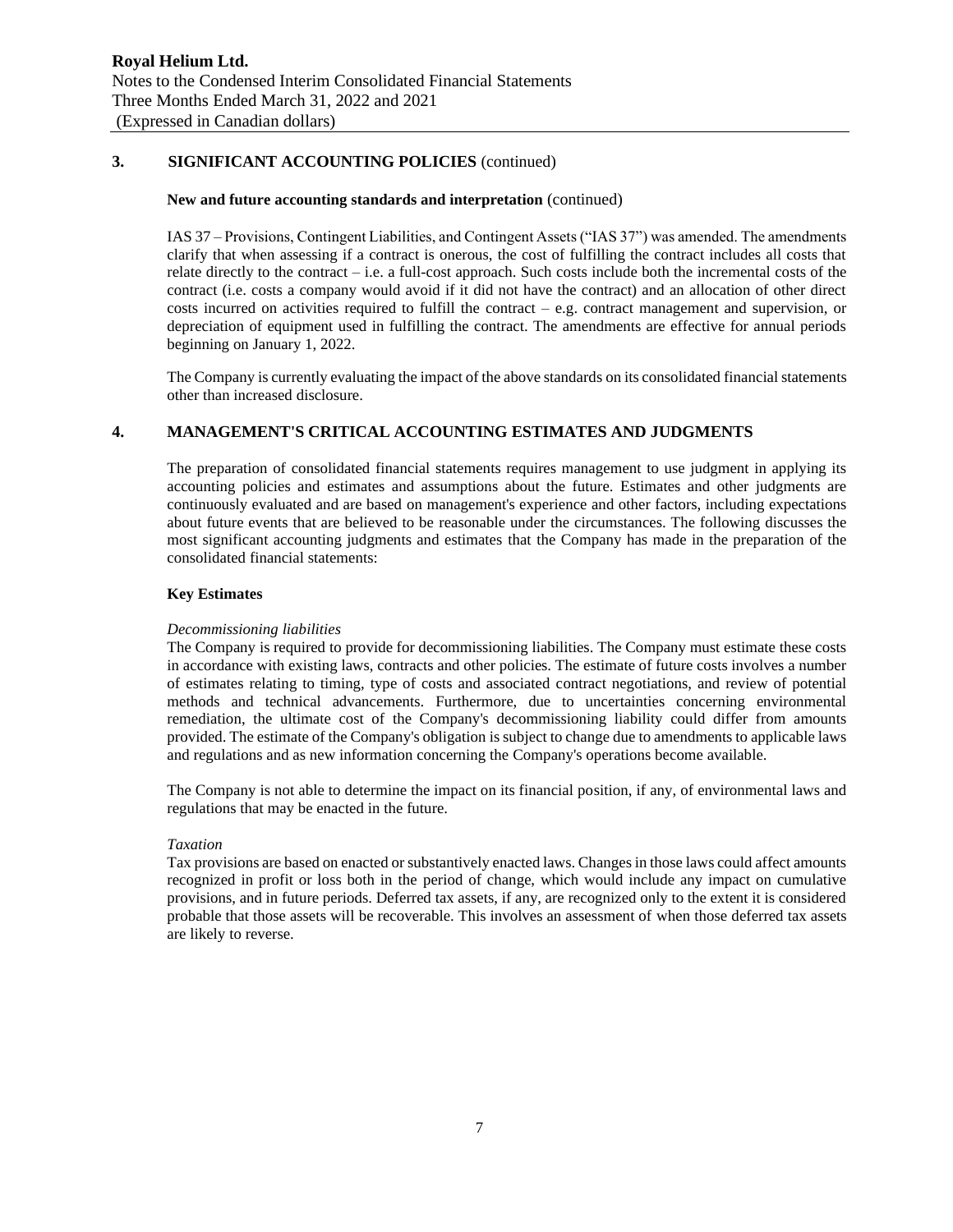## **4. MANAGEMENT'S CRITICAL ACCOUNTING ESTIMATES AND JUDGMENTS** (continued)

#### **Key Estimates** (continued)

#### *Share-based payments*

The Company has a variety of share-based payments to employees, directors, consultants and contractors as well as share-based payments issued as consideration for acquisitions. When share-based awards are granted, the Company measures the fair value of each award and recognizes the amount as expense over the vesting period. Management makes a variety of assumptions in calculating the fair value of share-based payments. Management uses the Black-Scholes option pricing model in determining the fair value of its share-based payments. Application of the option pricing model requires estimates in expected dividend yields, expected volatility of the underlying assets based on past volatility experienced and the expected life of the award granted. These estimates may ultimately be different from the estimates initially made, resulting in an overstatement or understatement of net loss.

#### **Critical Judgments**

#### *Impairment of non-financial assets*

The Company's fair value measurement with respect to the carrying amount of non-financial assets is based on numerous assumptions and may differ significantly from actual fair values. The fair values are based, in part, on certain factors that may be partially or totally outside of the Company's control. This evaluation involves a comparison of the estimated fair values of non-financial assets to their carrying values. The Company's fair value estimates are based on numerous assumptions. The fair value estimates may differ from actual fair values and these differences may be significant and could have a material impact on the Company's financial position and result of operations. Assets are reviewed for an indication of impairment at each reporting date. This determination requires significant judgment. Factors which could trigger an impairment review include, but are not limited to, significant negative industry or economic trends, interruptions in exploration and evaluation activities and a significant drop in helium prices.

#### *Exploration and evaluation ("E&E") assets*

The application of the Company's accounting policy for E&E requires management to make certain judgments as to future events and circumstances as to whether economic quantities of reserves have been found in assessing economic and technical feasibility.

#### *Deferred income taxes*

Judgments are made by management to determine the likelihood of whether deferred income tax assets at the end of the reporting period will be realized from future taxable income. To the extent that assumptions regarding future profitability change, there can be an increase or decrease in the amounts recognized in respect of deferred tax assets as well as the amounts recognized in earnings or loss in the period in which the change occurs.

# **5. CASH AND CASH EQUIVALENTS**

|                          | 2022      |     | March 31, December 31,<br>2021 |
|--------------------------|-----------|-----|--------------------------------|
| Cash at bank and on hand | 3,856,658 | S S | 10,413,553                     |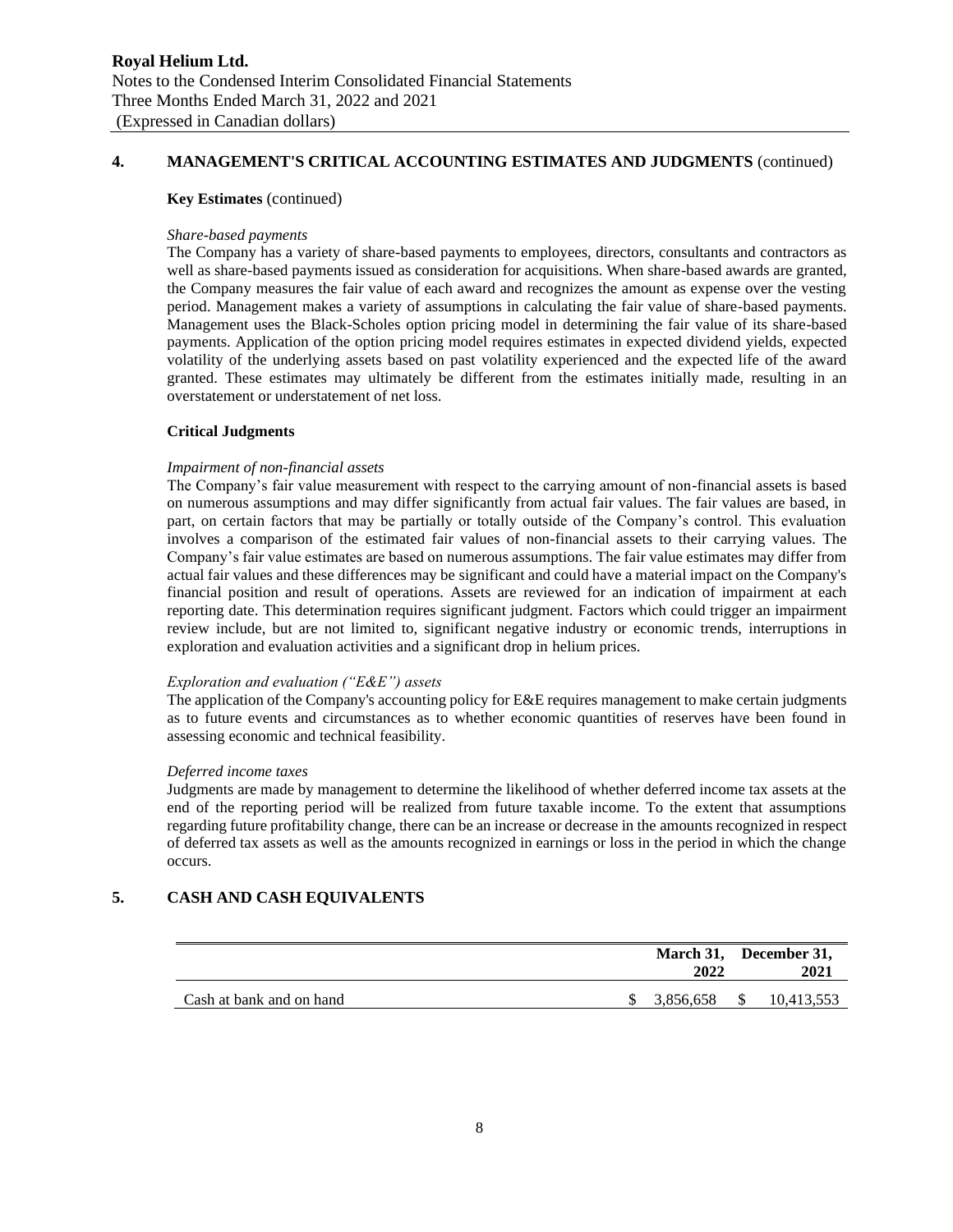## **6. EXPLORATION AND EVALUATION ASSETS**

|                |    | <b>Balance as at</b> |     |                          |                    |     |                          |     |                   |               |                    |    | <b>Balance as at</b> |
|----------------|----|----------------------|-----|--------------------------|--------------------|-----|--------------------------|-----|-------------------|---------------|--------------------|----|----------------------|
|                |    | January 1,           |     | Acquisition/             |                    |     |                          |     |                   |               | Other              |    | December 31,         |
|                |    | 2021                 |     | <b>Renewals</b>          | <b>Consultants</b> |     | <b>Drilling</b>          |     | <b>Geophysics</b> |               | <b>Exploration</b> |    | 2021                 |
| Bengough/Ogema | S. | 1,821,854            | \$  | $\qquad \qquad -$        | \$<br>50,750       | \$  | 3,811,177                | \$  | 646,621           | <sup>\$</sup> | 80,620             | \$ | 6,411,022            |
| Cadillac       |    | 66,931               |     | $\overline{\phantom{a}}$ | 1,000              |     | $\overline{\phantom{0}}$ |     | ۰                 |               | 10,000             |    | 77,931               |
| Climax         |    | 517,393              |     | 152,401                  | 140,411            |     | 10,698,046               |     | 41,590            |               | 64,297             |    | 11,614,138           |
| Coronach       |    | 5,000                |     | ٠                        | -                  |     | $\overline{\phantom{0}}$ |     | ۰                 |               | 20,000             |    | 25,000               |
| Creelman       |    | 5,000                |     |                          | ۰                  |     |                          |     |                   |               | 20,000             |    | 25,000               |
| Francis        |    | ۰                    |     | $\overline{\phantom{a}}$ | ۰                  |     | $\overline{\phantom{0}}$ |     | ۰                 |               | 2,446              |    | 2,446                |
| Midale         |    | 5,000                |     |                          |                    |     |                          |     | ۰                 |               | 15,135             |    | 20,135               |
| Val Marie      |    | 93,405               |     |                          | 1,000              |     |                          |     | ۰                 |               | 15,000             |    | 109,405              |
| Weyburn        |    | 5,000                |     |                          | 1,000              |     | $\qquad \qquad -$        |     | 118,860           |               | 3,026              |    | 127,886              |
|                |    |                      |     |                          |                    |     |                          |     |                   |               |                    |    |                      |
|                | S. | 2,519,583            | \$. | 152,401                  | 194,161            | \$. | 14,509,223               | \$. | 807,071           | \$            | 230,524            | -S | 18,412,963           |
|                |    |                      |     |                          |                    |     |                          |     |                   |               |                    |    |                      |

|                |    | <b>Balance as at</b> |                 |                    |    |                 |    |                   |                    | <b>Balance as at</b>  |
|----------------|----|----------------------|-----------------|--------------------|----|-----------------|----|-------------------|--------------------|-----------------------|
|                |    | January 1,           | Acquisition/    |                    |    |                 |    |                   | <b>Other</b>       |                       |
|                |    | 2022                 | <b>Renewals</b> | <b>Consultants</b> |    | <b>Drilling</b> |    | <b>Geophysics</b> | <b>Exploration</b> | <b>March 31, 2022</b> |
| Bengough/Ogema | S. | $6,411,022$ \$       | ۰               | \$<br>9,000        | -S | 666,688         | -S | $4,636$ \$        | Ξ.                 | \$<br>7,091,346       |
| Cadillac       |    | 77,931               |                 |                    |    |                 |    |                   | 3,151              | 81,082                |
| Climax         |    | 11,614,138           |                 | 56,619             |    | 218.188         |    | 369,877           | 7,313              | 12,266,135            |
| Coronach       |    | 25,000               |                 | ۰                  |    | ٠               |    |                   | 952                | 25,952                |
| Creelman       |    | 25,000               |                 | ۰.                 |    |                 |    |                   | ۰                  | 25,000                |
| Francis        |    | 2,446                |                 | $\overline{a}$     |    |                 |    |                   |                    | 2,446                 |
| Midale         |    | 20,135               |                 |                    |    |                 |    |                   | 10,000             | 30,135                |
| Val Marie      |    | 109.405              | ۰               | 31,900             |    | 9,832           |    | 273,541           | 483                | 425,161               |
| Weyburn        |    | 127,886              |                 |                    |    |                 |    |                   | 15,926             | 143,812               |
|                |    |                      |                 |                    |    |                 |    |                   |                    |                       |
|                |    | 18,412,963           | \$              | \$<br>97,519       | S  | 894,708         | \$ | 648,054           | \$<br>37,825       | 20,091,069            |

Included in other exploration expense for the Climax project is \$nil (December 31, 2021 - \$125,469) and for the Ogema project is \$nil (December 31, 2021 - \$77,864) which is related to the estimated decommissioning liability (Note 8).

The Company holds helium exploration permits and helium leases over land in Saskatchewan. The Company has annual lease expenditure commitments of approximately \$50,000 and annual permit expenditure commitments as follows: 2022 - \$236,668, 2023 - \$310,827, 2024 - \$361,279 and 2025 - \$408,374.

# **7. ACCOUNTS PAYABLE AND ACCRUED LIABILITIES**

|                                         |   | March 31,<br>2022 |    | December 31,<br>2021 |
|-----------------------------------------|---|-------------------|----|----------------------|
| Accounts payable<br>Accruals and others | S | 633,061<br>25,900 | S  | 4,593,014<br>18,900  |
|                                         |   | 658,961           | ٠D | 4,611,914            |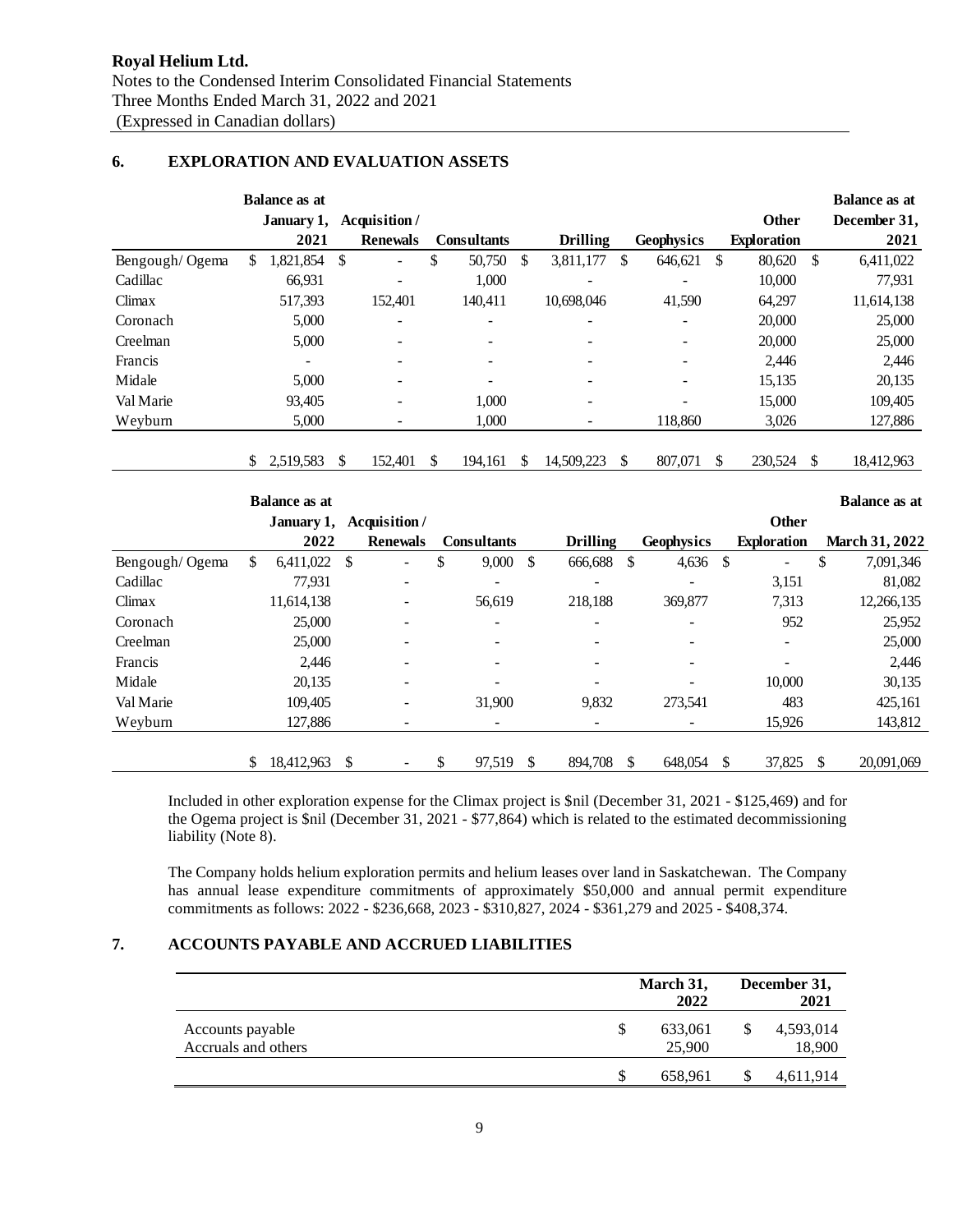## **8. Decommissioning liabilities**

|                                                               |   | March 31, December 31,<br>2022 | 2021          |
|---------------------------------------------------------------|---|--------------------------------|---------------|
| Balance, beginning of period<br><b>Additions</b><br>Accretion | S | 203,333<br>-<br>1.918          | \$<br>203,333 |
| Balance, end of period                                        |   | 205.251                        | 203,333       |

The total of the decommissioning liabilities are estimated based on the Company's net ownership interest in all the wells, the estimated costs to reclaim and abandon the wells and facilities and the estimated timing of the costs to be incurred in future periods. Management of the Company has estimated that based on their net ownership interest, the total undiscounted cash flows required to settle the obligations will be \$204,600. The obligations have been discounted using a risk free rate of 1.68% and an inflation rate of 1.82% per year. Most of these obligations are not expected to be paid until approximately 10 years in the future and will be funded from general Company resources at that time.

### **9. SHARE CAPITAL AND EQUITY RESERVES**

Authorized share capital - the authorized share capital consists of an unlimited number of common shares.

Changes in issued share capital are as follows:

|                                          | Number of     |             |
|------------------------------------------|---------------|-------------|
|                                          | common shares | Amount      |
| Balance, December 31, 2020               | 89,830,934    | 30,484,589  |
| Share issuance $-$ bought deal           | 34,500,000    | 17,250,000  |
| Share issuance – warrant exercise        | 17,737,761    | 2,139,816   |
| Share issuance – broker warrant exercise | 275,625       | 109,582     |
| Share issuance $-$ stock option exercise | 200,000       | 174,600     |
| Share issuance $-$ share for debt        | 77,406        | 41,025      |
| Fair value allocation – broker warrants  |               | (1,255,800) |
| Share issue costs                        |               | (1,528,247) |
| Balance, December 31, 2021               | 142,621,726   | 47,415,565  |
| Share issuance $-$ stock option exercise | 120,000       | 53,520      |
| Share issue costs                        |               | (1,431)     |
| Balance, March 31, 2022                  | 142,741,726   | 47,467,654  |

On July 9, 2020, the Company closed a private placement financing of 20,000,000 units at a price of \$0.05 per unit for gross proceeds of \$1,000,000. Each unit consisted of one common share and one common share purchase warrant exercisable at \$0.07 for a 12 month period. The Company paid finder's fees and other expenses of \$31,954 in relation to this private placement. Directors and officers of the Company subscribed for 1,970,000 shares for total proceeds of \$98,500.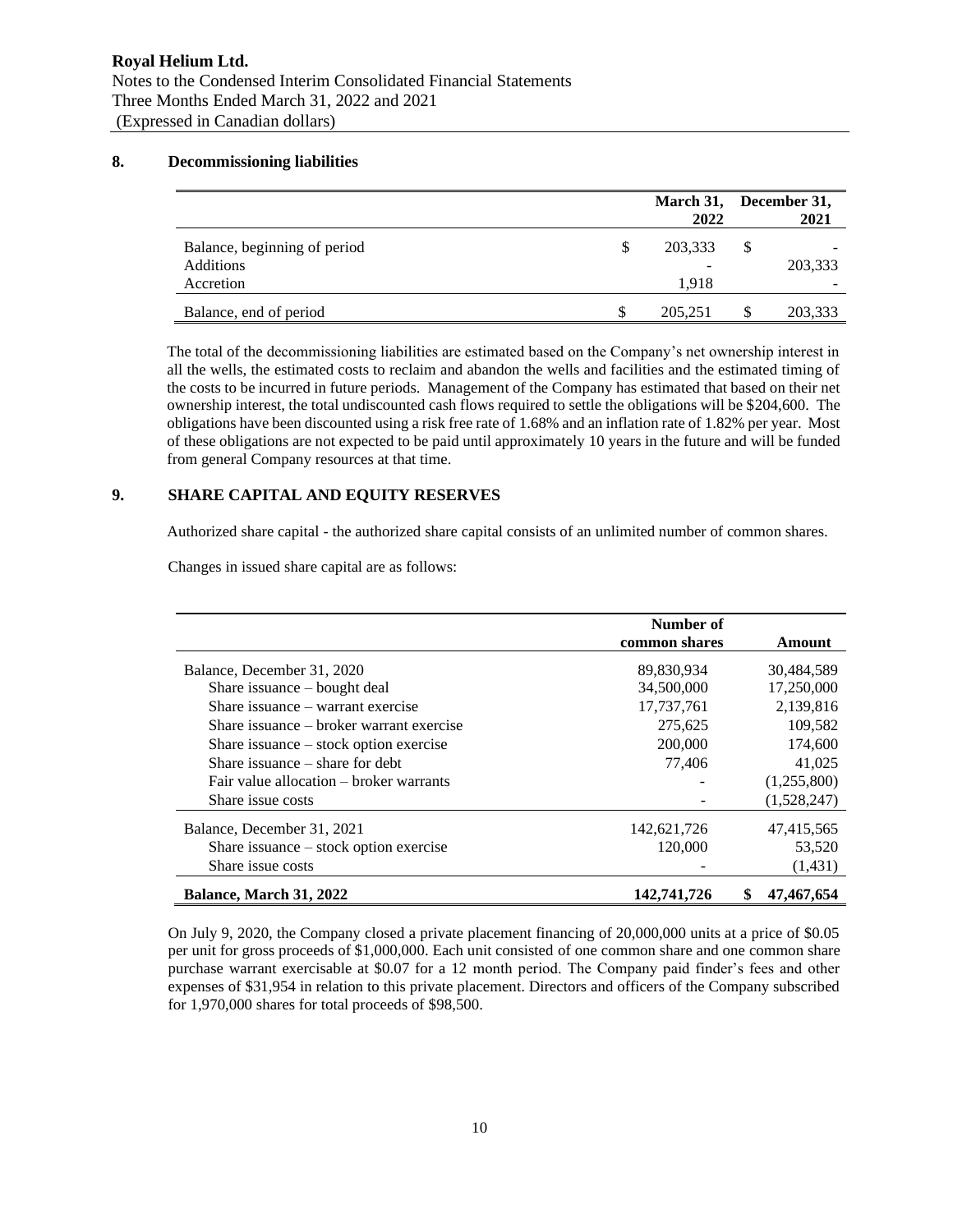# **9. SHARE CAPITAL AND EQUITY RESERVES** (continued)

On June 8, 2021, the Company closed a bought deal financing of 34,500,000 units at a price of \$0.50 per unit for gross proceeds of \$17,250,000. Each unit consisted of one common share and one half of one common share purchase warrant, each whole warrant exercisable at \$0.75 for a 24 month period. The Company paid \$1,528,247 cash finder's fees and other expenses and issued 2,415,000 broker warrants. The broker warrants are exercisable into units at \$0.50 per unit, with each unit comprised of one common share and one half of one common share purchase warrant, each whole warrant exercisable at \$0.75 for a 24 month period from the closing date of the financing (see note 11).

# **10. STOCK OPTIONS**

On February 3, 2017, the shareholders of the Company approved a stock option plan, pursuant to which, the Company may issue up to a number of options that is 10% of the outstanding common shares of the Company to employees, directors and officers.

The following table reflects the continuity of stock options for the years presented:

|                                    | Number of<br>stock options | Weighted average<br>exercise price |
|------------------------------------|----------------------------|------------------------------------|
| <b>Balance, December 31, 2020</b>  | 2,800,000                  | 0.23                               |
| <b>Issued</b>                      | 4,800,000                  | 0.44                               |
| Issued                             | 2,850,000                  | 0.60                               |
| Exercised                          | (200,000)                  | 0.44                               |
| Balance, December 31, 2021         | 10,250,000                 | 0.43                               |
| Exercised                          | (120,000)                  | 0.23                               |
| <b>Exercisable, March 31, 2022</b> | 10,130,000                 | 0.43                               |

As at March 31, 2022, 10,130,000 (December 31, 2021 – 10,250,000) options were issued and outstanding and exercisable with a weighted average remaining life of 3.79 years (December 31, 2021 – 4.03).

On January 11, 2021, the Company granted 4,800,000 stock options, of the total options granted 3,500,000 were granted to directors and officers with the balance issued to consultants of the Company. The options have an exercise price of \$0.44, expire January 11, 2026 and vest immediately. The grant date fair value of the options was estimated using the Black-Scholes pricing model with the following weighted average assumptions: share price of \$0.44, expected yield of 0%, expected volatility of 216% based on the historical volatility of the Company, risk free rate of 0.38% and an expected life of 5 years, which resulted in a fair value of \$0.433 per option.

On July 2, 2021, the Company granted 2,850,000 stock options, of the total options granted 1,750,000 were granted to directors and officers with the balance issued to consultants of the Company. The options have an exercise price of \$0.60, expire July 2, 2026 and vest immediately. The grant date fair value of the options was estimated using the Black-Scholes pricing model with the following weighted average assumptions: share price of \$0.53, expected yield of 0%, expected volatility of 209% based on the historical volatility of the Company, risk free rate of 0.86% and an expected life of 5 years, , which resulted in a fair value of \$0.519 per option.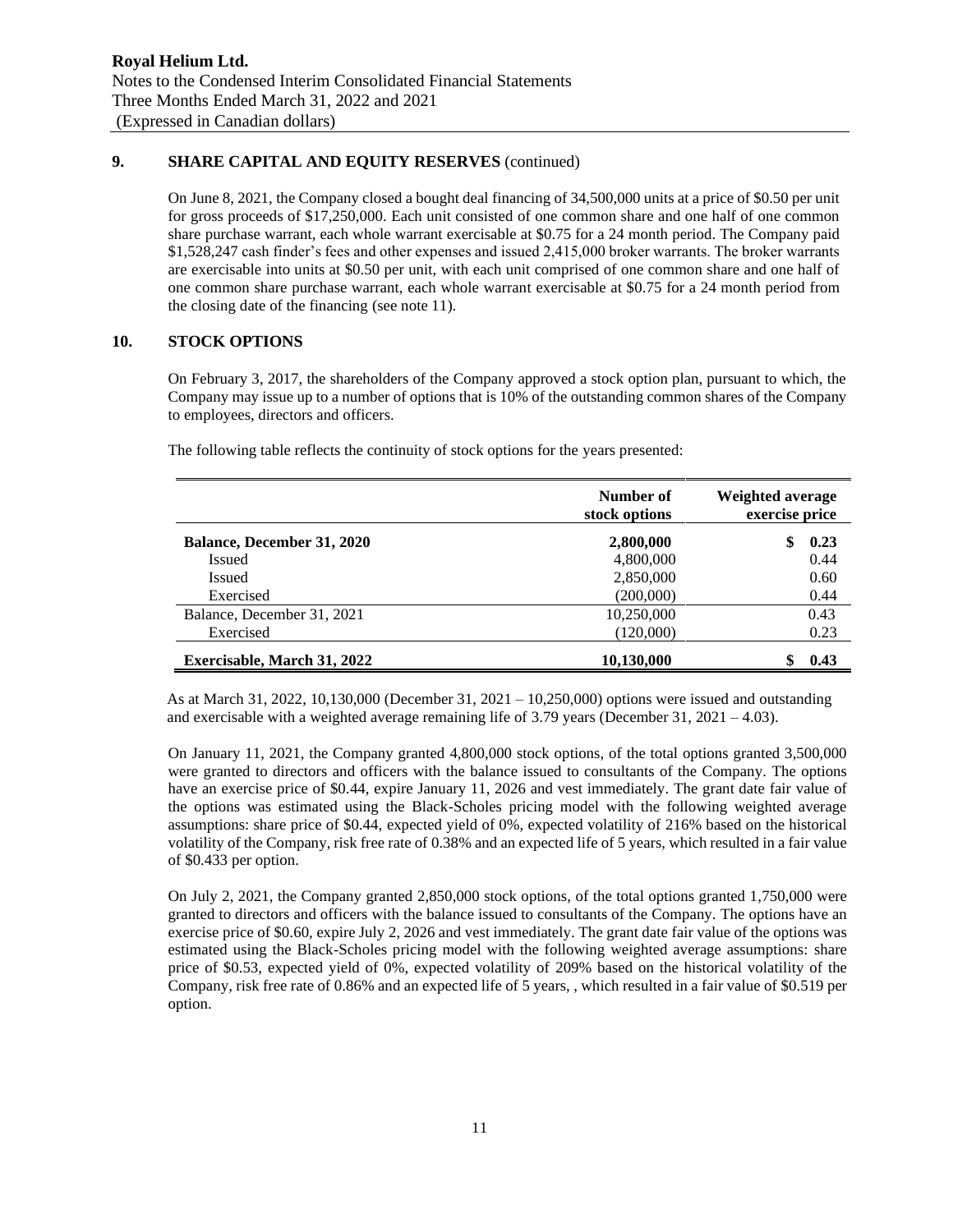# **11. WARRANTS AND BROKER WARRANTS**

The following table reflects the continuity of warrants for the years presented:

|                                                      | Number of<br>warrants | <b>Weighted Average</b><br><b>Exercise Price</b> |
|------------------------------------------------------|-----------------------|--------------------------------------------------|
| <b>Balance, December 31, 2020</b>                    | 28,507,272            | \$0.21                                           |
| Issued                                               | 17,250,000            | 0.75                                             |
| Exercised                                            | (14,530,000)          | 0.07                                             |
| Exercised                                            | (3,207,761)           | 0.35                                             |
| <b>Balance, December 31, 2021 and March 31, 2022</b> | 28,019,511            | \$0.60                                           |

As of March 31, 2022, 28,019,511 (December 31, 2021 – 28,019,511) warrants were issued and outstanding with a weighted average remaining life of  $1.01$  years (December 31,  $2021 - 1.26$ ).

The following table reflects the continuity of broker warrants for the years presented:

|                                                      | Number of<br>warrants | <b>Weighted Average</b><br><b>Exercise Price</b> |
|------------------------------------------------------|-----------------------|--------------------------------------------------|
| <b>Balance, December 31, 2020</b>                    | 1,837,500             | \$0.22                                           |
| Issued                                               | 2,415,000             | 0.50                                             |
| Exercised                                            | (183,750)             | 0.22                                             |
| <b>Balance, December 31, 2021 and March 31, 2022</b> | 4,068,750             | \$0.39                                           |

As of March 31, 2022, 4,068,750 (December 31, 2021 – 4,068,750) warrants were issued and outstanding with a weighted average remaining life of  $1.00$  years (December 31, 2021 – 1.25 years).

On June 8, 2021, the Company issued broker warrants upon closing of a bought deal financing. The broker warrants are exercisable into units at \$0.50 per unit, with each unit comprised of one common share and one half of one common share purchase warrant, each whole warrant exercisable at \$0.75 for a 24 month period. The fair value of the warrants was estimated using the Black-Scholes pricing model with the following weighted average assumptions: share price of \$0.60, expected yield of 0%, expected volatility of 205% based on the historical volatility of the Company, risk free rate of 0.32% and an expected life of 2 years. The fair value of the broker units were \$1,255,800.

### **12. NET LOSS PER COMMON SHARE**

The calculation of basic and diluted loss per share for the period ended March 31, 2022, was based on the loss attributable to common shareholders of \$262,918 (March 31, 2021 - \$2,403,466) and the weighted average number of common shares outstanding of 142,670,265 for the period ended March 31, 2022 (March 31, 2021 – 96,023,490).

During the periods ended March 31, 2022 and 2021, all outstanding options and warrants were anti-dilutive and were therefore excluded from the diluted loss per share calculation.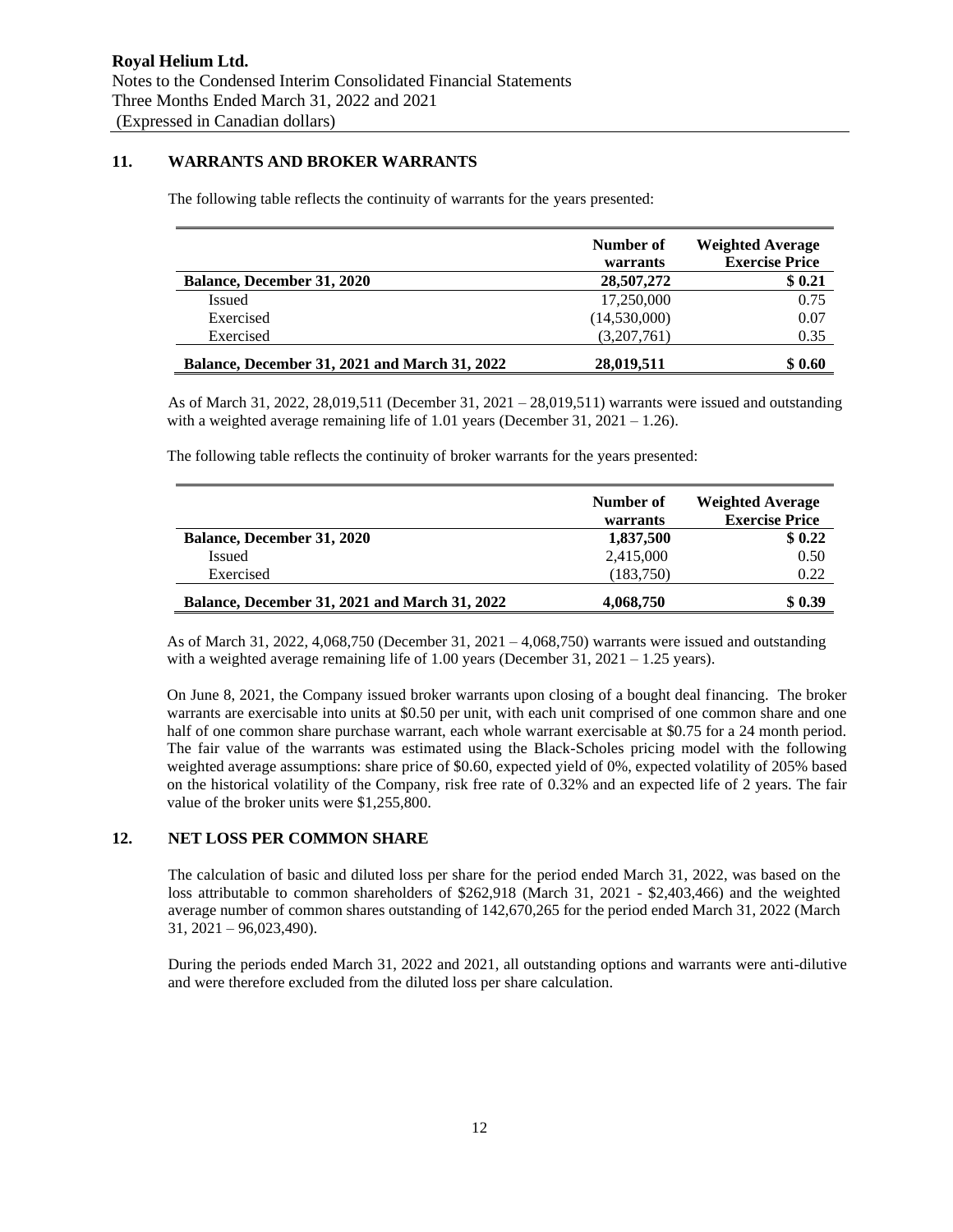# **13. GENERAL AND ADMINISTRATIVE**

| Three months ended March 31,     | 2022        |    |           |
|----------------------------------|-------------|----|-----------|
| Accretion                        | \$<br>1.918 | \$ |           |
| Audit and accounting             | 12,000      |    | 10,200    |
| General office and other         | 134,766     |    | 88,886    |
| Investor relations and marketing | 111,571     |    | 220,229   |
| Legal and professional           | 2,663       |    | 5,751     |
| Share-based compensation         |             |    | 2,078,400 |
| Total general and administrative | 262,918     |    | 2,403,466 |

### **14. INCOME TAXES**

Non-capital losses available as at December 31, 2021 can be carried forward for twenty years, and begin to expire in 2029. As at December 31, 2021, the Company has estimated non-capital losses of approximately \$8.56 million.

# **15. CONTINGENCIES AND COMMITMENTS**

### **Contracts**

The Company is party to certain management consulting contracts. Upon termination of these contracts, the Company will be required to make payments of \$45,000 pursuant to the terms of these contracts. The Company also committed to a payment of \$195,000 on the completion of a financing pursuant to a consulting agreement. As a triggering event has not taken place as at December 31, 2021, these amounts have not been recorded in these condensed interim consolidated financial statements.

### **Environmental contingencies**

The Company's exploration and evaluation activities are subject to various federal and provincial laws and regulations governing the protection of the environment. These laws and regulations are continually changing and generally becoming more restrictive. The Company conducts its operations so as to protect public health and the environment and believes its operations are materially in compliance with all applicable laws and regulations. The Company has made, and expects to make in the future, expenditures to comply with such laws and regulations.

### **Property expenditure commitments**

See note 6.

#### **Legal matters**

From time to time, the Company is named as a party to claims or involved in proceedings, including legal, regulatory and tax related, in the ordinary course of its business. While the outcome of these matters may not be estimable at period end, the Company makes provisions, where possible, for the estimated outcome of such claims or proceedings. Should a loss result from the resolution of any claims or proceedings that differs from these estimates, the difference will be accounted for as a charge to net loss in that period.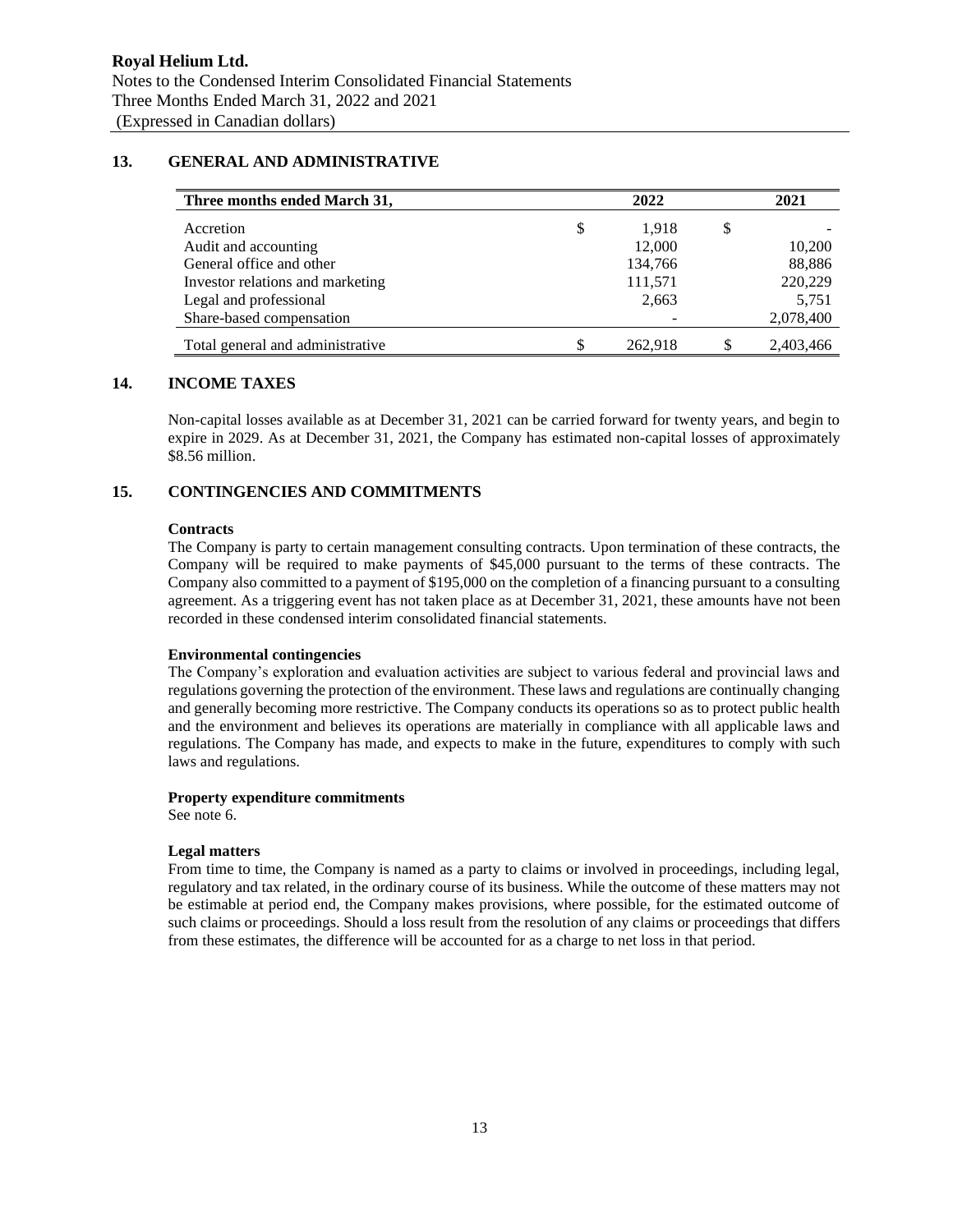# **15. CONTINGENCIES AND COMMITMENTS** (continued)

#### **Novel coronavirus**

The Company's operations could be significantly adversely affected by the effects of a widespread global outbreak of a contagious disease, including the recent outbreak of respiratory illness caused by COVID-19. The Company cannot accurately predict the impact COVID-19 will have on its operations and the ability of others to meet their obligations with the Company, including uncertainties relating to the ultimate geographic spread of the virus, the severity of the disease, the duration of the outbreak, and the length of travel and quarantine restrictions imposed by governments of affected countries. In addition, a significant outbreak of contagious diseases in the human population could result in a widespread health crisis that could adversely affect the economies and financial markets of many countries, resulting in an economic downturn that could further affect the Company's operations and ability to finance its operations, which has had no impact on the company to date.

### **16. RELATED PARTY TRANSACTIONS**

The following table summarizes transactions with key management personnel:

| Three months ended March 31,      | 2022 |        |    | 2021   |
|-----------------------------------|------|--------|----|--------|
| Consulting fees – Andrew Davidson | S    | 30,000 | \$ | 15,000 |
| Consulting fees – Tom MacNeill    |      |        |    | 15,000 |
| Consulting fees – Jeff Sheppard   |      | 30,000 |    | 15,000 |
| Consulting fees – Steve Halabura  |      | 15.000 |    | 15,000 |
| Total                             | S    | 75.000 | S  | 60,000 |

#### **Compensation of key management personnel of the Company**

The remuneration of directors and other members of key management personnel during the years presented were as follows:

| Three months ended March 31,                | 2022        | 2021                |
|---------------------------------------------|-------------|---------------------|
| Short-term benefits<br>Share-based payments | 75,000<br>- | 60,000<br>1,515,500 |
| Total                                       | 75,000      | 1,575,500           |

The remuneration of directors and key executives is determined by the remuneration committee having regard to the performance of individuals and market trends.

In accordance with IAS 24, key management personnel are those persons having authority and responsibility for planning, directing and controlling the activities of the Company directly or indirectly, including any directors executive and non-executive) of the Company.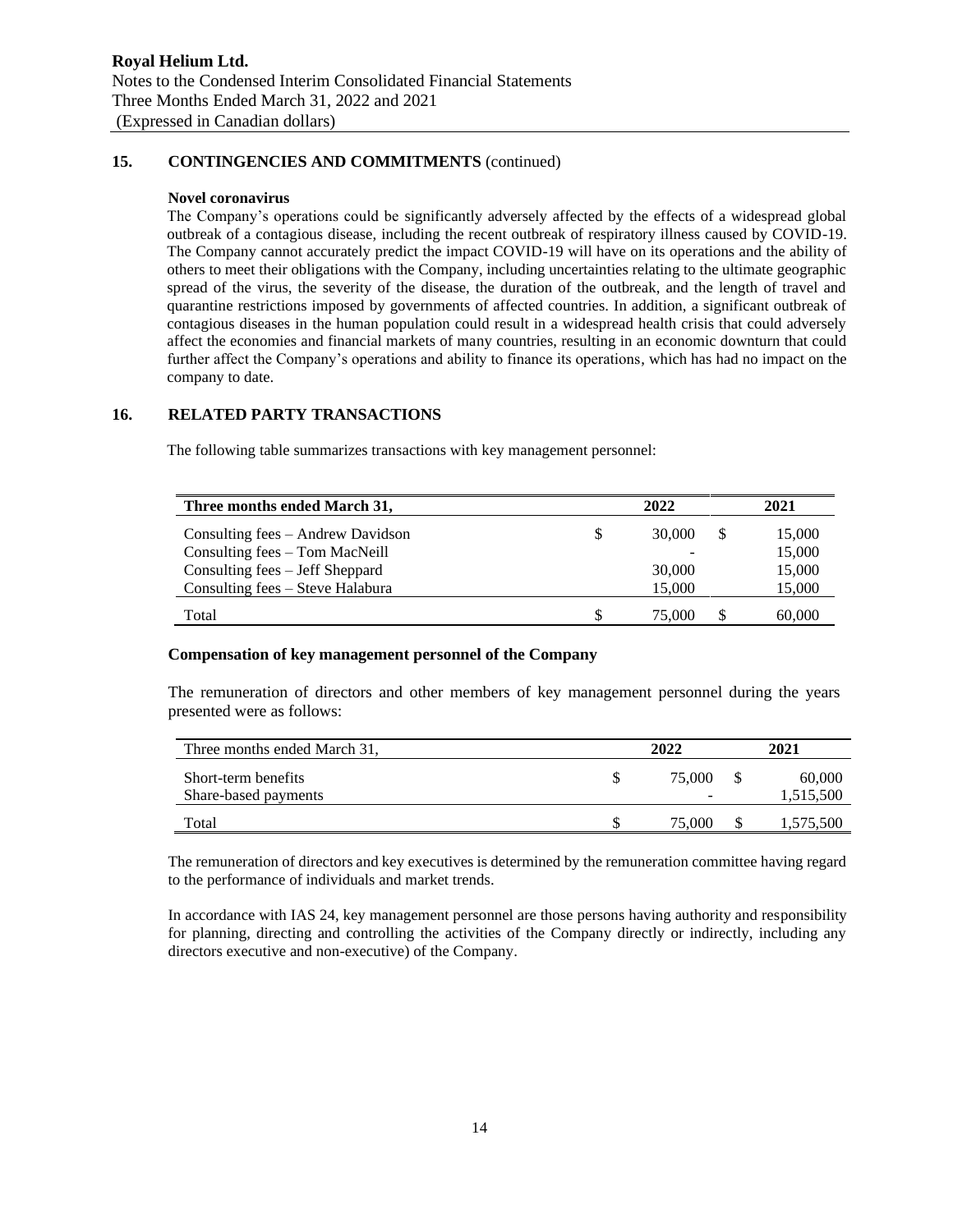# **16. RELATED PARTY TRANSACTIONS** (continued)

As at March 31, 2022, the Company had \$5,250 (December 31, 2021 – \$5,250), included in accounts payable and accrued liabilities, owing to its key management personnel. Such amounts are unsecured, non-interest bearing, with no fixed terms of repayment.

The Company has an agreement for office space and related services for a monthly fixed fee of \$2,000, with another company that has common management and directors. The Company incurred \$6,000 in 2022 (2021 – \$6,000) in respect of this agreement and had \$nil (2020 – \$nil), included in accounts payable and accrued liabilities as at March 31, 2022.

See notes 9, 10 and 18.

### **17. FINANCIAL INSTRUMENTS**

#### **Financial risks factors**

The Company's activities expose it to a variety of financial risks: market risk (including currency risk), credit risk and liquidity risk. Risk management is carried out by management under policies approved by the Board of Directors. The Company's overall risk management program seeks to minimize potential adverse effects on the Company's financial performance.

#### (a) Market risk

Foreign exchange risk

Foreign exchange risk arises when assets or liabilities are denominated in a currency that is not the entity's functional currency. The Company does not hedge foreign currency exposures. All of the operating assets were located in Canada and majority of the Company's liabilities were also settled in Canada, therefore the Company does not have any significant foreign currency risk.

(b) Credit risk

The maximum exposure to credit risk for deposits approximates the amount recognized as cash, accounts receivable, and environmental deposit in the consolidated statements of financial position. Bank deposits are held with reputable Banks, therefore credit risk is low. The Company does not hold any collateral as security. Accounts receivable are all considered current and primarily relate to GST.

(c) Liquidity risk

Liquidity risk is the risk that the Company will encounter difficulty in meeting obligations associated with financial liabilities. The Company's financial liabilities comprise accounts payable and accrued liabilities which are due within 30 days.

The Company mitigates liquidity risk by planning its project expenditures in advance of undertaking significant commitments. The Company anticipates that it will continue to have adequate liquidity to fund its financial liabilities through its future cash flows.

The Company's approach to managing liquidity risk is to ensure that it will have sufficient liquidity to meet liabilities when due. As at March 31, 2022, the Company had a cash balance of \$3,856,658 (December 31, 2021 - \$10,413,553) to settle current liabilities of \$658,961 (December 31, 2021 - \$4,611,914).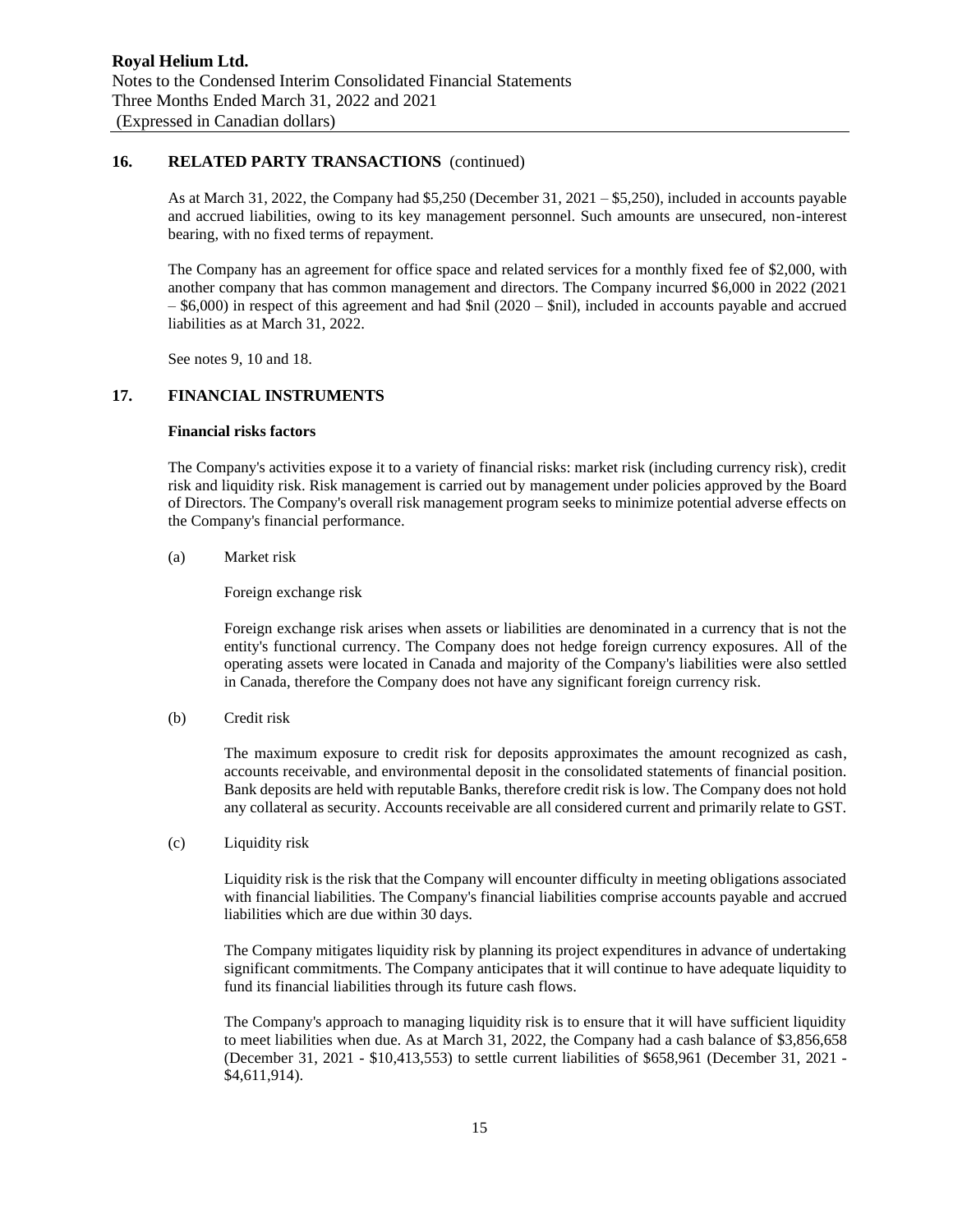## **17. FINANCIAL INSTRUMENTS** (continued)

#### (d) Commodity price risk

The Company is exposed to price risk with respect to commodity prices. Commodity price risk is defined as the potential adverse impact on earnings and economic value due to commodity price movements and volatilities. The Company closely monitors commodity prices, as it relates to helium to determine the appropriate course of action to be taken by the Company.

### **Capital management**

The Company defines the capital that it manages as its working capital. The Company's objectives when managing capital are to manage its business in an effective manner with the goal of increasing the value of its assets. The Company regularly monitors its available capital and, as necessary, adjusts to changing economic circumstances and the risk characteristics of the underlying assets. In order to maintain or adjust capital requirements, the Company may consider the issuance of new shares, the entry into joint venture arrangements or farm-out agreements, or engage in debt financing.

There were no changes in the Company's approach to capital management during the periods ended March 31, 2022 and 2021.

The Company is not subject to any capital requirements imposed by a lending institution or regulatory body, other than Policy 2.5 of the TSX-V which requires adequate working capital or financial resources of the greater of (i) \$50,000 and (ii) an amount required in order to maintain operations and cover general and administrative expenses for a period of 6 months. As of March 31, 2022, the Company believes it was in compliance with Policy 2.5.

The business of exploring for helium involves a high degree of risk and there can be no assurance that planned exploration and evaluation programs will result in profitable helium operations. The continuance of the Company is dependent upon the discovery of economically recoverable reserves in the underlying helium claims and the ability of the Company to obtain necessary financing to complete the development and future profitable production, or alternatively, upon disposition of such property at a profit. Changes in future conditions could require material write downs of the carrying values of the Company's assets.

### **18. SUPPLEMENTAL CASH FLOW INFORMATION**

|                                          | March 31, 2022 |             | <b>March 31, 2021</b> |            |
|------------------------------------------|----------------|-------------|-----------------------|------------|
| Change in non-cash working capital:      |                |             |                       |            |
| Accounts receivable                      | \$             | 154,477     | \$                    | (273, 543) |
| Prepaid                                  |                | (777, 782)  |                       | (132, 385) |
| Accounts payable and accrued liabilities |                | (3.952.953) |                       | 2,206,435  |
|                                          | S              | (4,576,258) | \$                    | 1,800,507  |
| Allocated to:                            |                |             |                       |            |
| Operating                                | \$             | (499, 179)  | \$                    | (485, 529) |
| Investing                                |                | (4,077,079) |                       | 2,286,036  |
| Total general and administrative         |                | (4.576.258) | \$                    | 1.800.507  |